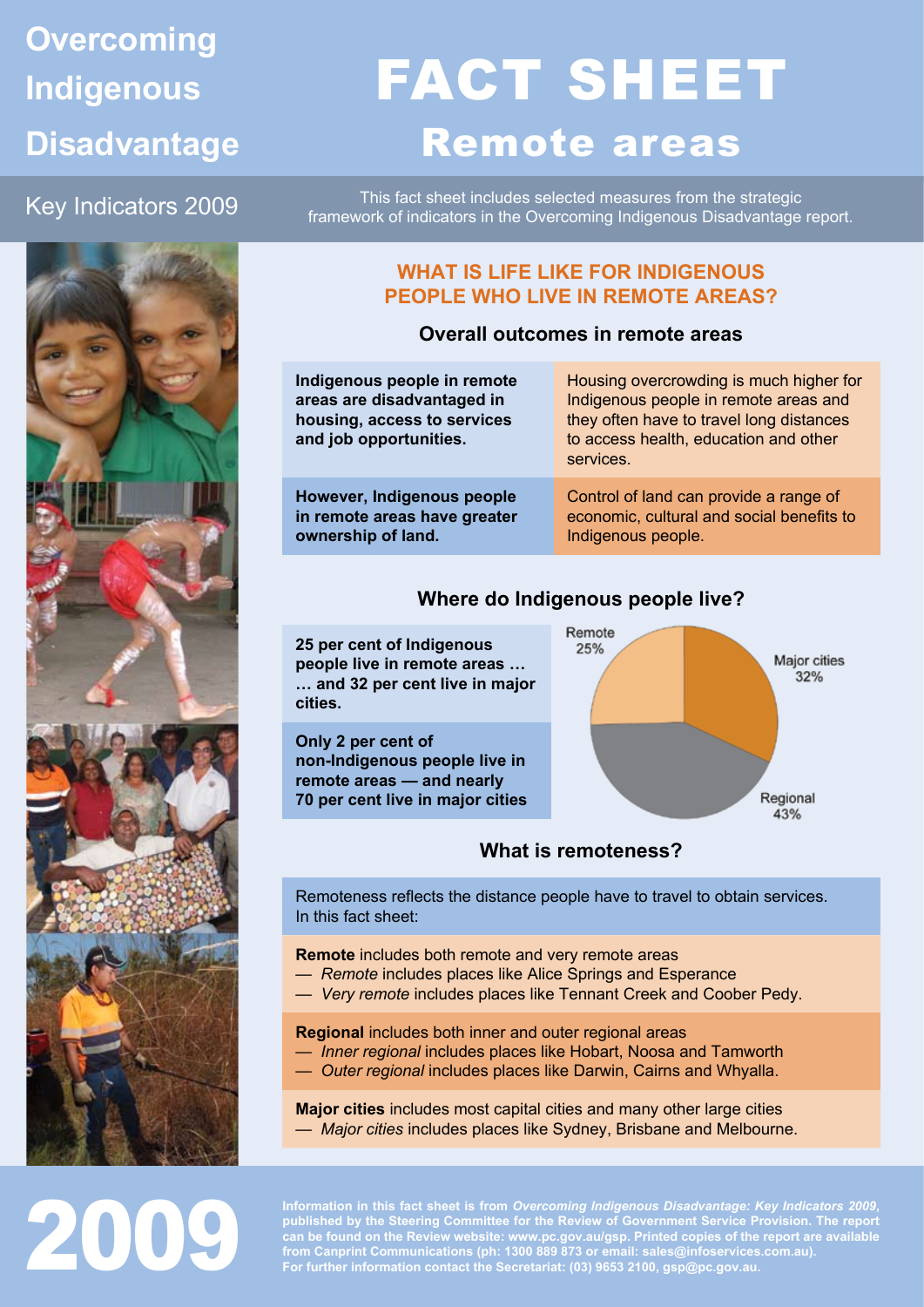#### **Education and training**

| <b>Learning outcomes for Indigenous</b><br>students are much lower than for all<br>students in remote areas.                     | Across years 3, 5, 7 and 9, reading, writing and numeracy outcomes<br>for Indigenous students in remote areas were lower than those for all<br>students in 2008.                             |
|----------------------------------------------------------------------------------------------------------------------------------|----------------------------------------------------------------------------------------------------------------------------------------------------------------------------------------------|
| Indigenous people in remote<br>areas are much less likely than<br>non-Indigenous people to have<br>completed year 12             | In 2006, 22 per cent of Indigenous 19 year olds in remote areas<br>had completed year 12, compared to 57 per cent of non-Indigenous<br>19 year olds.                                         |
| and are less likely to have tertiary<br>qualifications.                                                                          | 11 per cent of Indigenous people aged 20–64 years in remote areas<br>had a qualification of certificate III or higher, compared to 41 per cent<br>of non-Indigenous people.                  |
| Some schools are helping<br>Indigenous students stay at school,<br>with increasing numbers obtaining<br>tertiary qualifications. | School programs are encouraging Indigenous secondary students<br>to remain at school longer, and other programs are providing<br>opportunities for Indigenous people to attain trade skills. |

#### Indigenous students who achieved the national minimal standard for reading, 2008





Information in this fact sheet is from *Overcoming Indigenous Disadvantage: Key Indicators 2009*, published by the Steering Committee for the Review of Government Service Provision. The report can be found on the Review we **published by the Steering Committee for the Review of Government Service Provision. The report can be found on the Review website: www.pc.gov.au/gsp. Printed copies of the report are available from Canprint Communications (ph: 1300 889 873 or email: sales@infoservices.com.au). For further information contact the Secretariat: (03) 9653 2100, gsp@pc.gov.au.**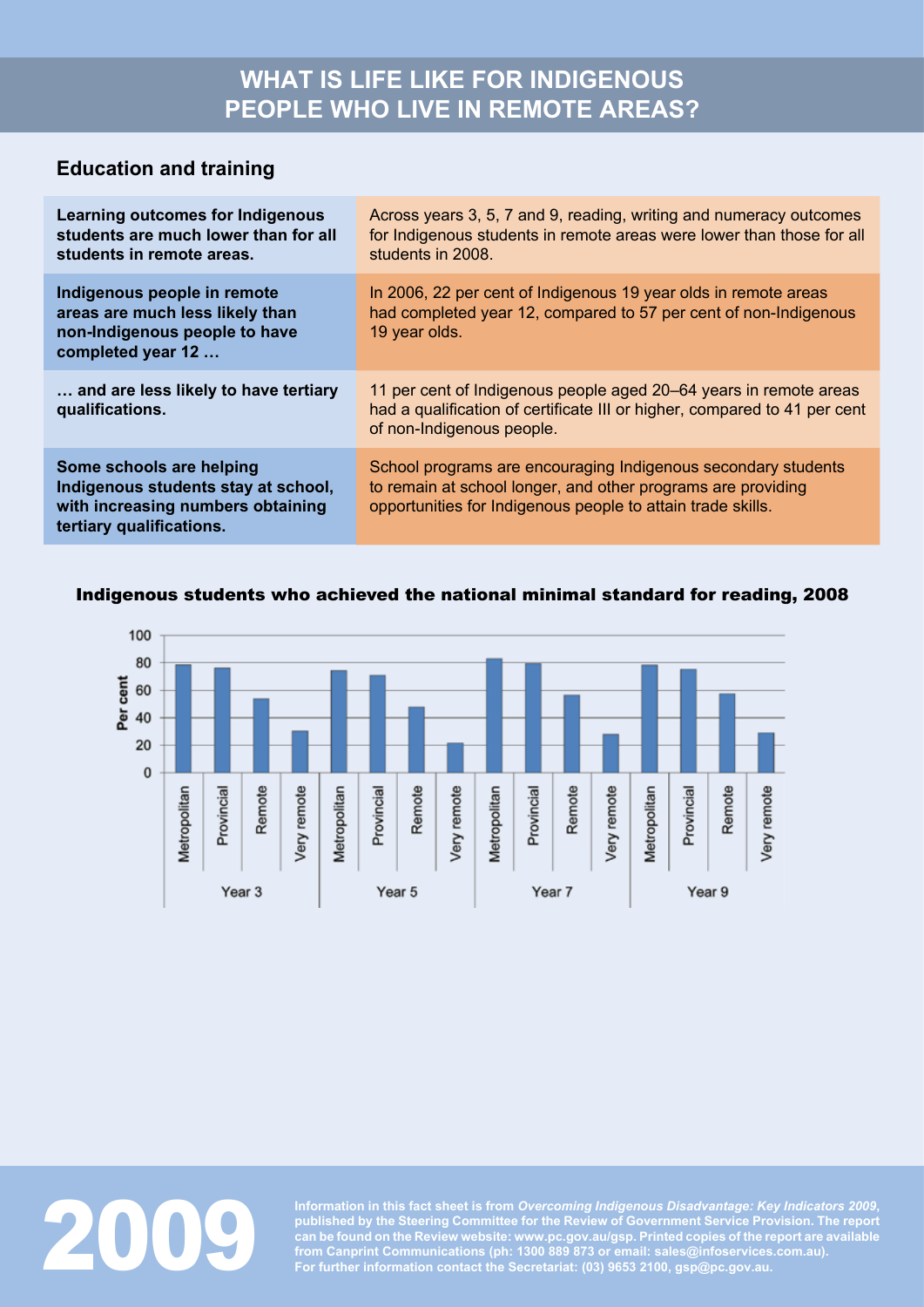#### **WHAT IS LIFE LIKE FOR INDIGENOUS PEOPLE WHO LIVE IN REMOTE AREAS?**

#### **Housing**

| Indigenous people in remote<br>areas are less likely to own<br>their own homes | In 2006, 5 per cent of Indigenous adults in very remote areas, and<br>20 per cent in remote areas lived in houses owned or being bought by a<br>member of the household. This compares to 35 per cent in major cities,<br>35 per cent in inner regional areas and 32 per cent in outer regional areas. |  |
|--------------------------------------------------------------------------------|--------------------------------------------------------------------------------------------------------------------------------------------------------------------------------------------------------------------------------------------------------------------------------------------------------|--|
|                                                                                | The proportion of Indigenous people in remote areas living in houses owned<br>or being bought by a member of the household increased between 2001<br>and 2006.                                                                                                                                         |  |
| and housing overcrowding<br>is worse in remote areas.                          | Almost two thirds of Indigenous people in very remote areas lived in<br>overcrowded housing, in 2006.                                                                                                                                                                                                  |  |



#### Indigenous people in overcrowded housing, 2006

| <b>Communities in remote</b><br>areas are less likely to have<br>schools and health services. | In 2006, 93 000 people lived in 1187 discrete Indigenous communities:<br>• 94 per cent of these communities were in remote and very remote areas.<br>• 245 communities (21 per cent) had a primary school, and 40 (3 per cent)<br>had a secondary school that provided year 12.<br>• 107 communities (41 000 people) had an Aboriginal primary health care<br>centre. 10 communities had a hospital. 755 communities (52 000 people)<br>were 100 km or more from the nearest hospital.<br>(Discrete Indigenous communities are places with mostly Indigenous people<br>with community managed housing and infrastructure.) |
|-----------------------------------------------------------------------------------------------|----------------------------------------------------------------------------------------------------------------------------------------------------------------------------------------------------------------------------------------------------------------------------------------------------------------------------------------------------------------------------------------------------------------------------------------------------------------------------------------------------------------------------------------------------------------------------------------------------------------------------|
| People in remote areas<br>have more problems<br>communicating with service<br>providers.      | Indigenous people in remote areas are five times more likely than<br>Indigenous people in non-remote areas to have difficulty either<br>understanding or being understood by service providers.                                                                                                                                                                                                                                                                                                                                                                                                                            |

# 200

**Information in this fact sheet is from** *Overcoming Indigenous Disadvantage: Key Indicators 2009***, published by the Steering Committee for the Review of Government Service Provision. The report can be found on the Review website: www.pc.gov.au/gsp. Printed copies of the report are available from Canprint Communications (ph: 1300 889 873 or email: sales@infoservices.com.au). For further information contact the Secretariat: (03) 9653 2100, gsp@pc.gov.au.**